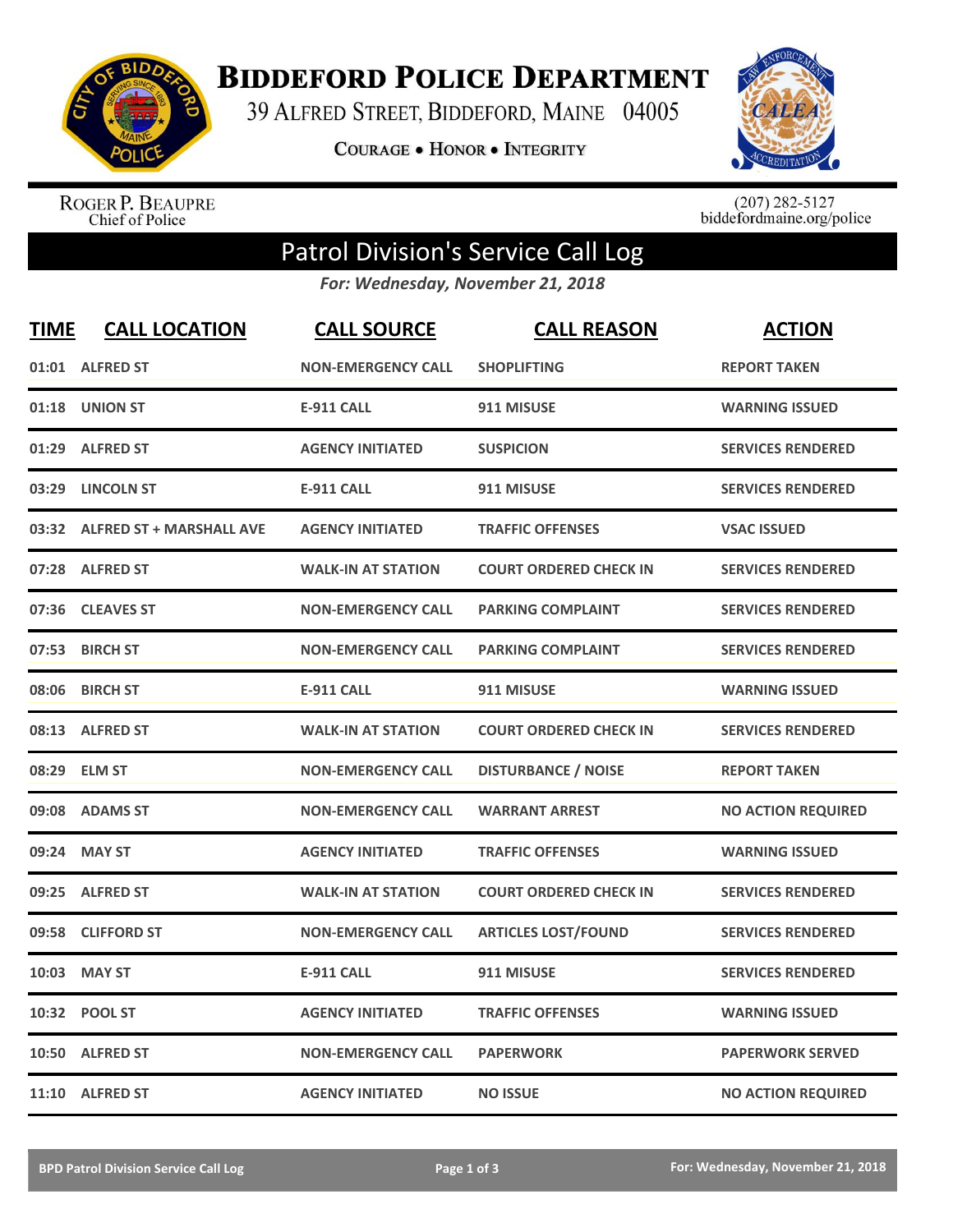| <b>TIME</b> | <b>CALL LOCATION</b>                                         | <b>CALL SOURCE</b>                                   | <b>CALL REASON</b>                                                | <b>ACTION</b>                |
|-------------|--------------------------------------------------------------|------------------------------------------------------|-------------------------------------------------------------------|------------------------------|
|             | 11:45 ALFRED ST                                              | <b>NON-EMERGENCY CALL</b>                            | <b>COURT ORDERED CHECK IN</b>                                     | <b>SERVICES RENDERED</b>     |
|             | 11:54 SOUTH ST                                               | <b>E-911 CALL</b>                                    | <b>OVERDOSE</b>                                                   | <b>REPORT TAKEN</b>          |
|             | 11:58 ACORN ST                                               | <b>AGENCY INITIATED</b>                              | <b>PRO-ACTIVE DV RESPONSE TEAM</b>                                | <b>NEGATIVE CONTACT</b>      |
|             | 12:34 ALFRED ST                                              | <b>WALK-IN AT STATION</b>                            | <b>COURT ORDERED CHECK IN</b>                                     | <b>SERVICES RENDERED</b>     |
|             | 12:35 ANDREWS RD                                             | <b>E-911 CALL</b>                                    | 911 MISUSE                                                        | <b>NO ACTION REQUIRED</b>    |
|             | 13:10 FRANKLIN ST                                            | <b>AGENCY INITIATED</b>                              | <b>ASSIST PD AGENCY</b>                                           | <b>NEGATIVE CONTACT</b>      |
|             | 13:10 BUZZELL RD                                             | <b>RADIO</b>                                         | <b>PARKING COMPLAINT</b>                                          | <b>PARKING TICKET ISSUED</b> |
|             | 13:22 SUMMER ST                                              | <b>AGENCY INITIATED</b>                              | <b>PRO-ACTIVE DV RESPONSE TEAM</b>                                | <b>NEGATIVE CONTACT</b>      |
|             | 13:32 CHERRY LN                                              | <b>NON-EMERGENCY CALL</b>                            | <b>DOMESTIC COMPLAINTS</b>                                        | <b>SERVICES RENDERED</b>     |
|             | 13:59 BACON ST                                               | <b>E-911 CALL</b>                                    | <b>SUSPICION</b>                                                  | <b>SERVICES RENDERED</b>     |
|             | 14:10 BOULDER WAY                                            | <b>NON-EMERGENCY CALL</b>                            | <b>THEFT</b>                                                      | <b>REPORT TAKEN</b>          |
|             | 14:16 MAIN ST                                                | <b>E-911 CALL</b>                                    | 911 MISUSE                                                        | <b>SERVICES RENDERED</b>     |
|             | 14:19 GRAHAM ST                                              | <b>NON-EMERGENCY CALL</b>                            | <b>CRIM THREAT / TERRORIZING</b>                                  | <b>SERVICES RENDERED</b>     |
|             | 14:33 ELM ST                                                 | <b>NON-EMERGENCY CALL</b>                            | <b>DOMESTIC (NOT IN PROGRESS)</b>                                 | <b>SERVICES RENDERED</b>     |
|             | 14:46 CUTTS ST                                               | <b>NON-EMERGENCY CALL</b>                            | <b>THEFT</b>                                                      | <b>SERVICES RENDERED</b>     |
|             | 15:05 ALFRED ST                                              | <b>WALK-IN AT STATION</b>                            | <b>COURT ORDERED CHECK IN</b>                                     | <b>SERVICES RENDERED</b>     |
|             | 15:28 BIRCH ST                                               | <b>WALK-IN AT STATION</b>                            | <b>PARKING COMPLAINT</b>                                          | <b>SERVICES RENDERED</b>     |
|             | 15:33 CHAPEL ST                                              | <b>AGENCY INITIATED</b>                              | <b>PRO-ACTIVE DV RESPONSE TEAM</b>                                | <b>NEGATIVE CONTACT</b>      |
|             | 15:52 ALFRED ST                                              | <b>AGENCY INITIATED</b>                              | <b>TRAFFIC OFFENSES</b>                                           | <b>WARNING ISSUED</b>        |
|             | 16:10 SULLIVAN ST                                            | <b>E-911 CALL</b>                                    | <b>DRUNKENNESS</b>                                                | <b>TRANSPORT TO HOSPITAL</b> |
|             | 16:37 ALFRED ST                                              | <b>AGENCY INITIATED</b>                              | <b>COURT ORDERED CHECK IN</b>                                     | <b>SERVICES RENDERED</b>     |
|             | 16:48 POOL ST                                                | <b>AGENCY INITIATED</b>                              | <b>TRAFFIC OFFENSES</b>                                           | <b>WARNING ISSUED</b>        |
|             | 17:05 ELM ST + PRECOURT ST AGENCY INITIATED TRAFFIC OFFENSES |                                                      |                                                                   | <b>CITATION ISSUED</b>       |
|             |                                                              | <b>CHARGE: OPERATING WITH SUSPENDED REGISTRATION</b> | OFFENDER: BAILEY RYAN THORNE  AGE: 22  RESIDENT OF: BIDDEFORD, ME |                              |
|             | 17:21 FRANKLIN ST                                            | <b>NON-EMERGENCY CALL</b>                            | ATTEMPTED/THREATENED SUICIDE REPORT TAKEN                         |                              |
|             | 17:23 ALFRED ST                                              | <b>AGENCY INITIATED</b>                              | <b>TRAFFIC OFFENSES</b>                                           | <b>WARNING ISSUED</b>        |